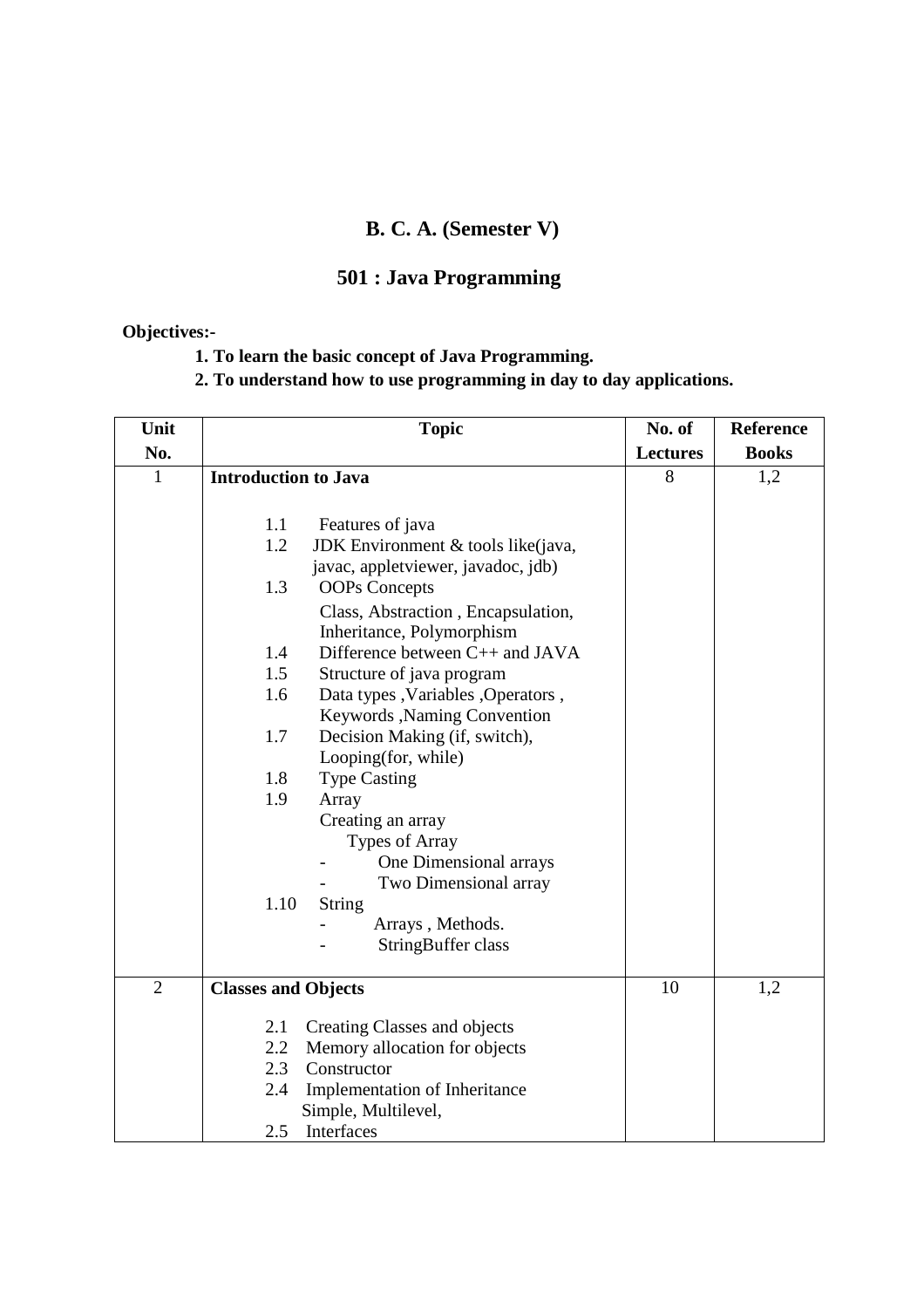|   | 2.6<br>Abstract classes and methods   |   |     |
|---|---------------------------------------|---|-----|
|   | Implementation of Polymorphism<br>2.7 |   |     |
|   | Method Overloading, Method<br>2.8     |   |     |
|   | Overriding                            |   |     |
|   | Nested and Inner classes.<br>2.9      |   |     |
|   | 2.10 Modifiers and Access Control     |   |     |
|   | 2.11 Packages                         |   |     |
|   | Packages Concept                      |   |     |
|   | Creating user defined packages        |   |     |
|   | 2.12 Java Built in packages           |   |     |
|   | java.lang->math                       |   |     |
|   | java.util->Random, Date,<br>Hashtable |   |     |
|   | 2.13 Wrapper classes                  |   |     |
|   |                                       |   |     |
| 3 | <b>Collection</b>                     | 6 | 1,2 |
|   |                                       |   |     |
|   | 3.1 Collection Framework.             |   |     |
|   | 3.1.1 Interfaces                      |   |     |
|   | Collection                            |   |     |
|   | List                                  |   |     |
|   | Set                                   |   |     |
|   | SortedSet                             |   |     |
|   | Enumeration                           |   |     |
|   | Iterator                              |   |     |
|   | ListIterator                          |   |     |
|   | 3.1.2. Classes                        |   |     |
|   | LinkedList                            |   |     |
|   |                                       |   |     |
|   | ArrayList<br>Vector                   |   |     |
|   | HashSet                               |   |     |
|   |                                       |   |     |
|   | TreeSet                               |   |     |
|   | Hashtable                             |   |     |
|   | 3.2<br>Working with maps              |   |     |
|   | Map interface<br>3.2.1                |   |     |
|   | Map classes<br>3.2.2                  |   |     |
|   | HashMap<br>TreeMap                    |   |     |
|   |                                       |   |     |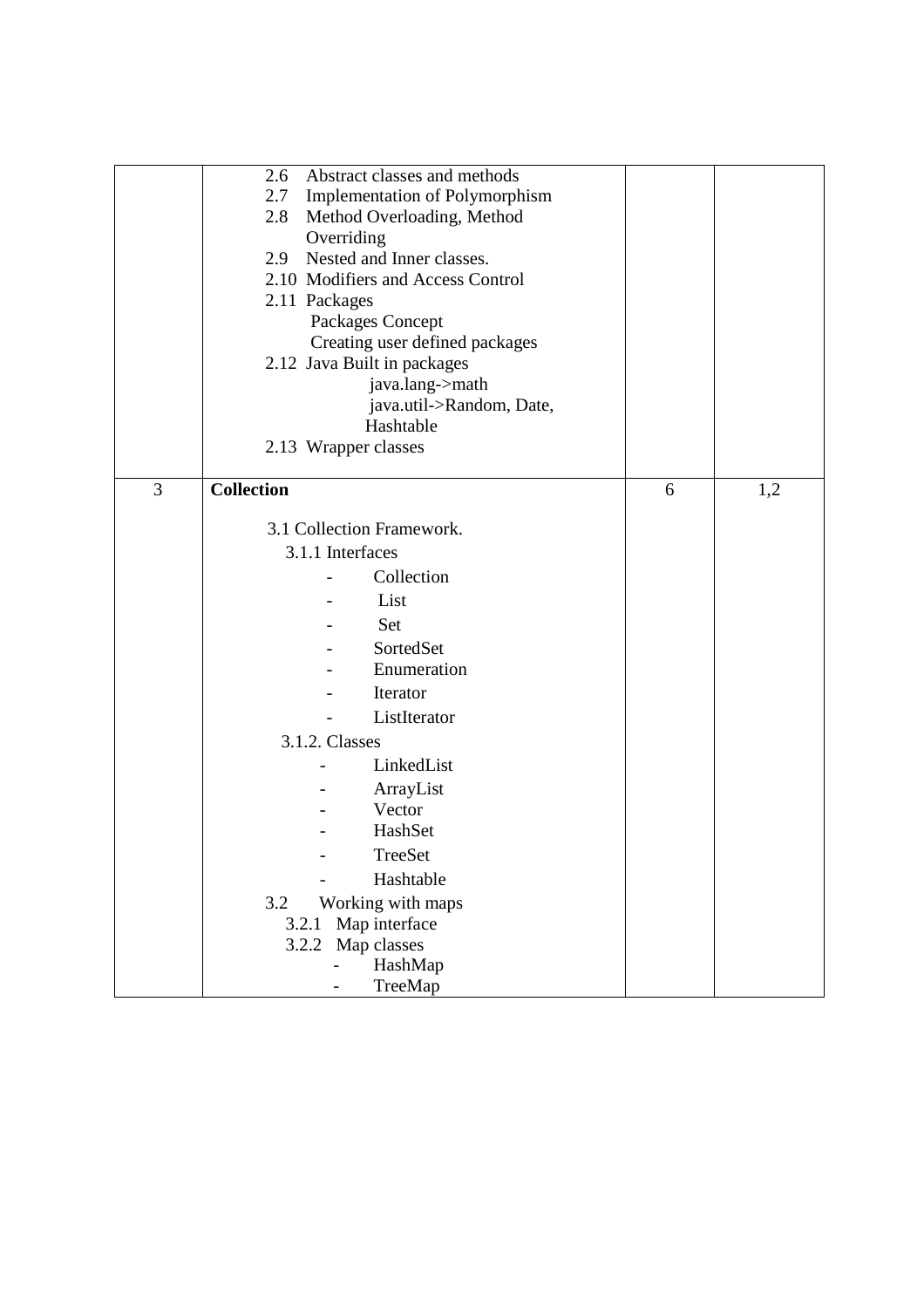| $\overline{4}$ | <b>File and Exception Handling</b>          | 8  | 1,2 |
|----------------|---------------------------------------------|----|-----|
|                | <b>Exception</b>                            |    |     |
|                |                                             |    |     |
|                | 4.1<br><b>Exception types</b>               |    |     |
|                | 4.2<br>Using try catch and multiple catch   |    |     |
|                | Nested try, throw, throws and finally       |    |     |
|                | 4.3<br>Creating user defined Exceptions     |    |     |
|                | <b>File Handling</b>                        |    |     |
|                | 4.4<br><b>Stream</b>                        |    |     |
|                | <b>ByteStream Classes</b>                   |    |     |
|                | <b>CharacterStream Classes</b>              |    |     |
|                | 4.5<br>File IO basics                       |    |     |
|                | 4.6<br>File operations                      |    |     |
|                | Creating file                               |    |     |
|                | Reading file(character, byte)               |    |     |
|                | Writing file (character, byte)              |    |     |
|                |                                             |    |     |
| 5              | <b>Applet, AWT and Swing Programming</b>    | 12 | 1,2 |
|                | <b>Applet</b>                               |    |     |
|                |                                             |    |     |
|                | 5.1<br>Introduction                         |    |     |
|                | 5.2<br>Types applet                         |    |     |
|                | 5.3<br>Applet Life cycle                    |    |     |
|                | Creating applet                             |    |     |
|                | Applet tag                                  |    |     |
|                | 5.4<br><b>Applet Classes</b>                |    |     |
|                | Color                                       |    |     |
|                | Graphics                                    |    |     |
|                | Font<br><b>AWT</b>                          |    |     |
|                | Components and container used in AWT<br>5.5 |    |     |
|                | 5.6<br>Layout managers                      |    |     |
|                | 5.7<br>Listeners and Adapter classes        |    |     |
|                | 5.8<br>Event Delegation model               |    |     |
|                | <b>Swing</b>                                |    |     |
|                | 5.9<br>Introduction to Swing Component and  |    |     |
|                | <b>Container Classes</b>                    |    |     |
|                | <b>Total no. of Lectures</b>                | 44 |     |
|                |                                             |    |     |

- 1. Programming with JAVA E Balgurusamy
- 2. The Complete Reference JAVA Herbert Schildt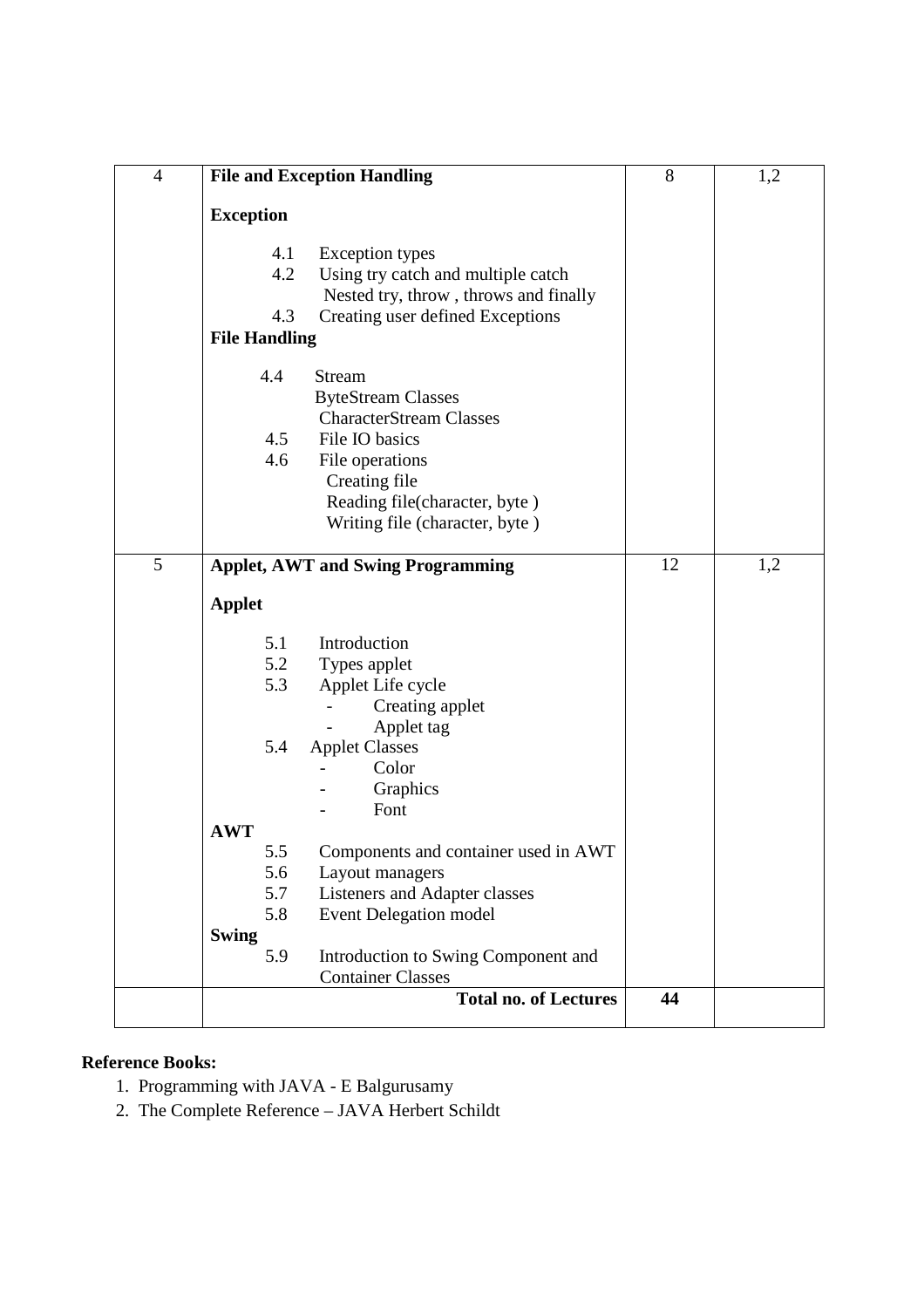## **B.C.A. (Semester V)**

## **502 : Web Technologies**

### **Objectives -:**

- **1. To know & understand concepts of internet programming.**
- **2. To understand how to develop web based applications using PHP.**

| Unit           | <b>Topic</b>                                            | No. of          | <b>Reference</b> |
|----------------|---------------------------------------------------------|-----------------|------------------|
| No.            |                                                         | <b>Lectures</b> | <b>Books</b>     |
|                |                                                         |                 |                  |
| $\mathbf{1}$   | <b>Web Essentials</b>                                   | 3               | 1                |
|                | 1.1 Clients- Servers and Communication                  |                 |                  |
|                | 1.2 Internet-Basic , Internet Protocols (HTTP, FTP, IP) |                 |                  |
|                | 1.3 World Wide Web(WWW)                                 |                 |                  |
|                | 1.4 HTTP request message, HTTP response message         |                 |                  |
| $\overline{2}$ | <b>Markup Languages</b>                                 | 8               | 1                |
|                | 2.1 Introduction to HTML                                |                 |                  |
|                | 2.2 Basic HTML Structure                                |                 |                  |
|                | 2.3 Common HTML Tags                                    |                 |                  |
|                | 2.4 Physical and Logical HTML                           |                 |                  |
|                | 2.5 Types of Images, client side and server-side Image  |                 |                  |
|                | mapping                                                 |                 |                  |
|                | 2.6 List, Table, Frames                                 |                 |                  |
|                | 2.7 Embedding Audio, Video                              |                 |                  |
|                | 2.8 HTML form and form elements                         |                 |                  |
|                | 2.9 Introduction to HTML Front Page                     |                 |                  |
|                | 2.10 CSS with HTML                                      |                 |                  |
| 3              | <b>JAVA Script</b>                                      | 6               | $\overline{2}$   |
|                | 3.1 Introduction to Java Script                         |                 |                  |
|                | 3.2 Identifier & operator, control structure, functions |                 |                  |
|                | 3.3 Document object model(DOM),                         |                 |                  |
|                | 3.4 DOM Objects (window, navigator, history, location)  |                 |                  |
|                | 3.5 Predefined functions, math & string functions       |                 |                  |
|                | 3.6 Array in Java scripts                               |                 |                  |
|                | 3.7 Event handling in Java script                       |                 |                  |
|                |                                                         |                 |                  |
|                |                                                         |                 |                  |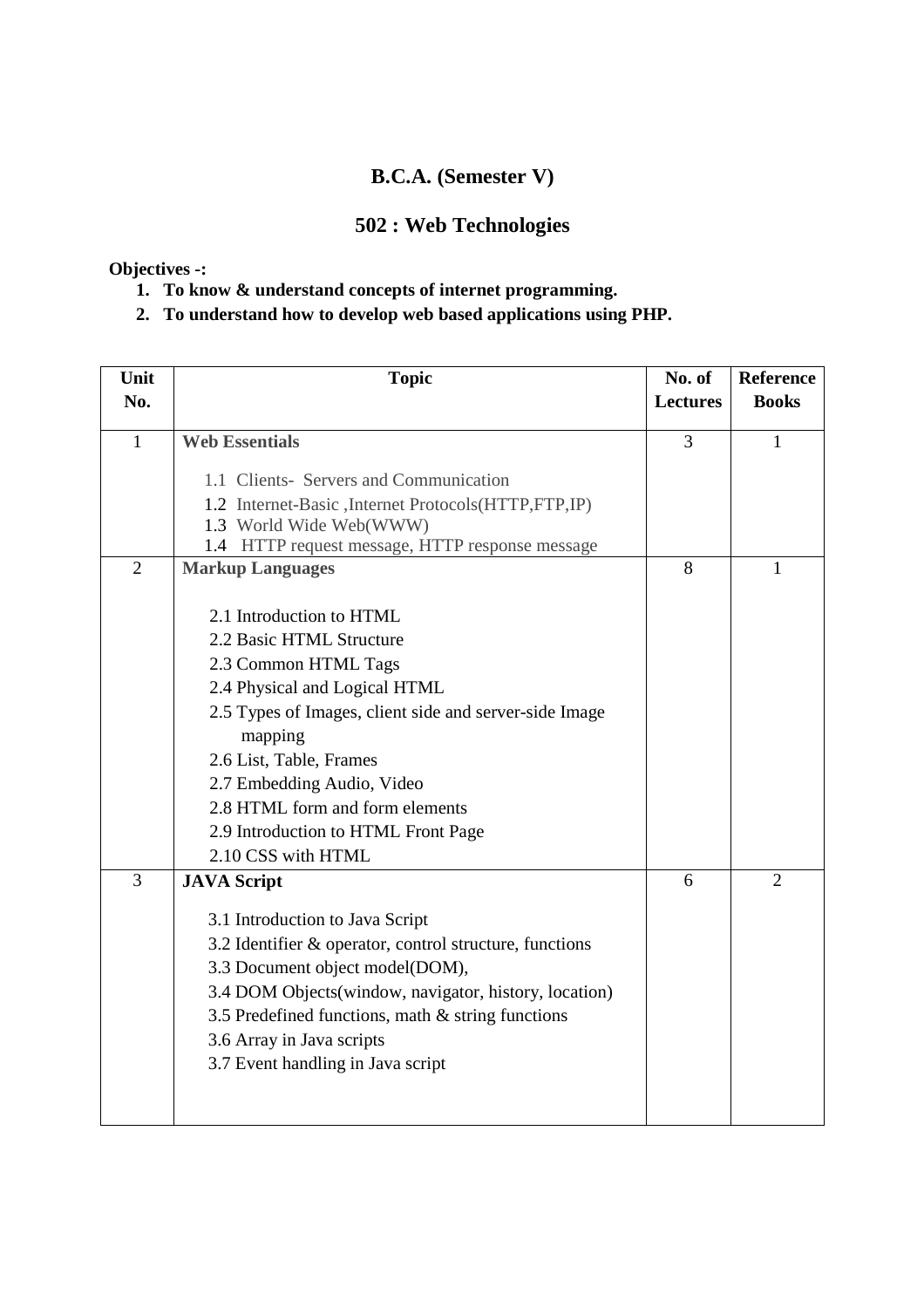| $\overline{4}$ | <b>Introduction to PHP</b>                                           | 10             | 3, 4 |
|----------------|----------------------------------------------------------------------|----------------|------|
|                |                                                                      |                |      |
|                | 4.1Introduction to PHP                                               |                |      |
|                | 4.2 What does PHP do?                                                |                |      |
|                | 4.3 Lexical structure                                                |                |      |
|                | 4.4 Language basics                                                  |                |      |
|                | 4.4.1 Variable, constant, keywords, Data Types                       |                |      |
|                | 4.4.2 Control Structures                                             |                |      |
|                | 4.4.3 Variables variable                                             |                |      |
|                | 4.4.4 Type casting, Type Juggling                                    |                |      |
|                | 4.4.5 \$_GET, \$_POST,\$_REQUEST Variables                           |                |      |
| 5              | <b>Function and String in PHP</b>                                    | 10             | 3, 4 |
|                | 5.1 Defining and calling a function                                  |                |      |
|                | 5.2 Default parameters                                               |                |      |
|                | 5.3 Variable parameters, Missing parameters                          |                |      |
|                | 5.4 Variable function, Anonymous function                            |                |      |
|                | 5.5 Types of strings in PHP                                          |                |      |
|                | 5.6 Printing functions                                               |                |      |
|                | 5.7 Encoding and escaping                                            |                |      |
|                | 5.8 Comparing strings                                                |                |      |
|                | 5.9 Manipulating and searching strings                               |                |      |
| 6              | <b>Arrays in PHP</b>                                                 | $\overline{7}$ | 3, 4 |
|                |                                                                      |                |      |
|                | 6.1 Indexed Vs Associative arrays                                    |                |      |
|                | 6.2 Identifying elements of an array                                 |                |      |
|                | 6.3 Storing data in arrays                                           |                |      |
|                | 6.4 Multidimensional arrays                                          |                |      |
|                | 6.5 Extracting multiple values                                       |                |      |
|                | 6.6 Converting between arrays and variables<br>6.7 Traversing arrays |                |      |
|                | 6.8 Sorting                                                          |                |      |
|                | 6.9 Action on entire arrays                                          |                |      |
|                | <b>Total no. of Lecturers</b>                                        | 44             |      |
|                |                                                                      |                |      |

- 1. Complete HTML- Thomas Powell
- 2. HTML and JavaScript Ivan Bayross
- 3. Programming PHP Rasmus Lerdorf and Kevin Tatroe, O'Reilly publication
- 4. Beginning PHP 5 Wrox publication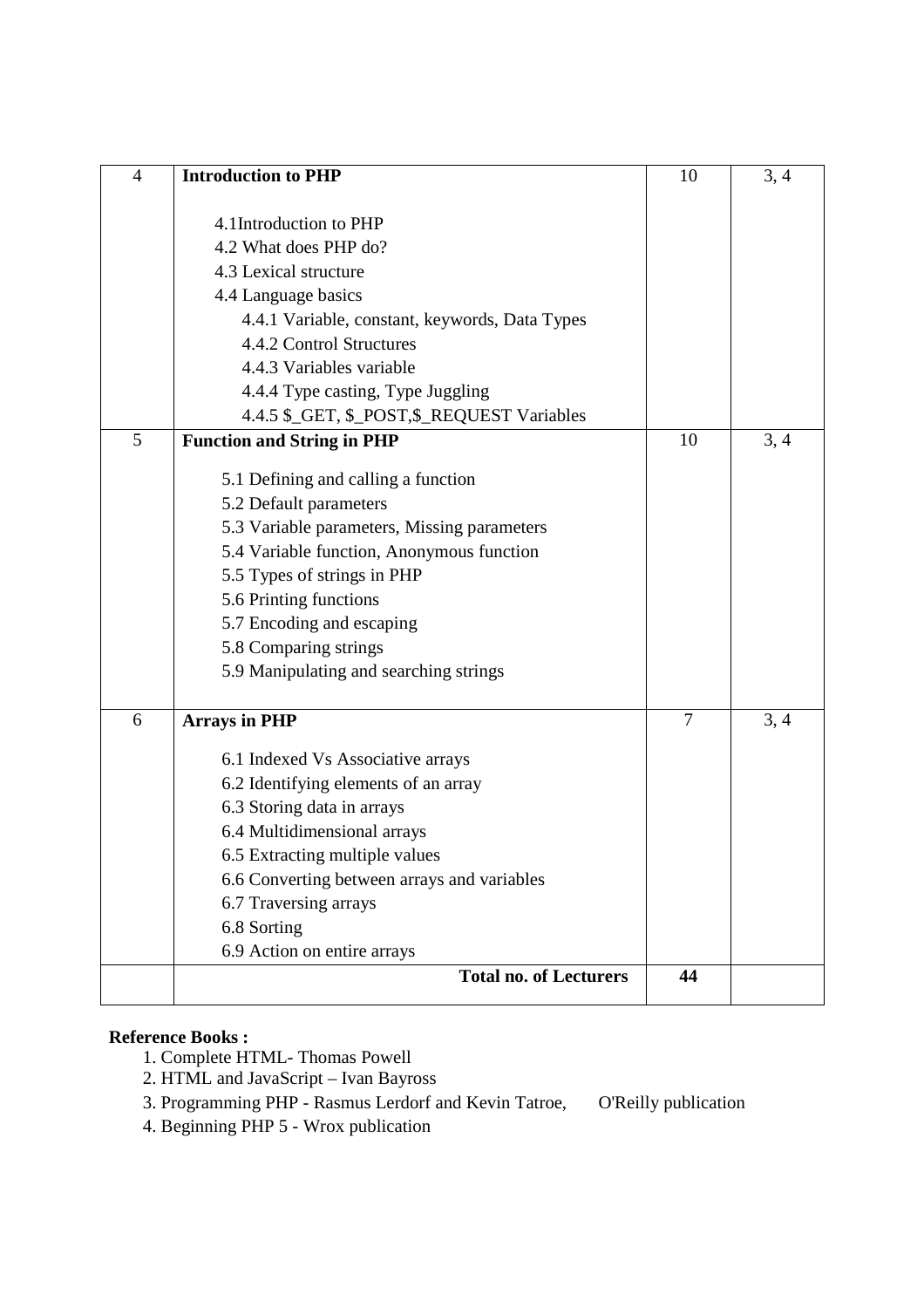### **B.C.A. (Semester V)**

## **503 : Dot Net Programming**

**Objectives:-** 

**1. This will introduce visual programming and event driven programming practically.** 

### **2. This will enhance applications development skill of the student.**

| Unit           |     | <b>Topic</b>                                                  | No. of          | Reference    |
|----------------|-----|---------------------------------------------------------------|-----------------|--------------|
| No.            |     |                                                               | <b>Lectures</b> | <b>Books</b> |
| $\mathbf{1}$   |     | <b>Introduction to .Net Framework</b>                         | 8               | 1,2          |
|                |     |                                                               |                 |              |
|                | 1.1 | <b>IDE</b> (Integrated Development Environment)               |                 |              |
|                | 1.2 | <b>Event Driven Programming</b>                               |                 |              |
|                | 1.3 | . NET Framework                                               |                 |              |
|                | 1.4 | Architecture of .Net                                          |                 |              |
|                | 1.5 | <b>Execution Process of .Net Application</b>                  |                 |              |
|                | 1.6 | Features of .Net                                              |                 |              |
|                | 1.7 | Advantages of .Net                                            |                 |              |
|                | 1.8 | Develop simple .Net Application                               |                 |              |
| $\overline{2}$ |     | <b>Introduction to VB.Net</b>                                 | 10              | 1,2,4        |
|                | 2.1 | <b>Basics of VB.Net</b>                                       |                 |              |
|                |     | 2.1.1 Operators                                               |                 |              |
|                |     | 2.1.2 Data Types                                              |                 |              |
|                | 2.2 | <b>Control Structures</b>                                     |                 |              |
|                |     | 2.2.1 Decision making statements                              |                 |              |
|                |     | 2.2.2 Loops - For, while, do while etc.                       |                 |              |
|                | 2.3 | <b>Exit Statements</b>                                        |                 |              |
|                | 2.4 | <b>Build Console Applications</b>                             |                 |              |
|                |     | 2.4.1 Methods - Read(), Readline(), Write(), Writeline() etc. |                 |              |
|                | 2.5 | <b>Build Windows Applications</b>                             |                 |              |
|                |     | 2.5.1 Controls - Form, TextBox, Button, Label, CheckBox,      |                 |              |
|                |     | Listbox, ComboBox, RadioButton. DateTimePicker,               |                 |              |
|                |     | MonthCalender,<br>Timer,<br>Progressbar,<br>Scrollbar,        |                 |              |
|                |     | ImageBox,<br>PictureBox,<br>ImageList,<br>TreeView,           |                 |              |
|                |     | ListView, Toolbar, StatusBar, Datagridview                    |                 |              |
|                |     | 2.5.2 Menus and PopUp Menu                                    |                 |              |
|                |     | 2.5.3 Predefined Dialog controls                              |                 |              |
|                |     | 2.5.4 DialogBox - InputBox(), MessageBox(), MsgBox()          |                 |              |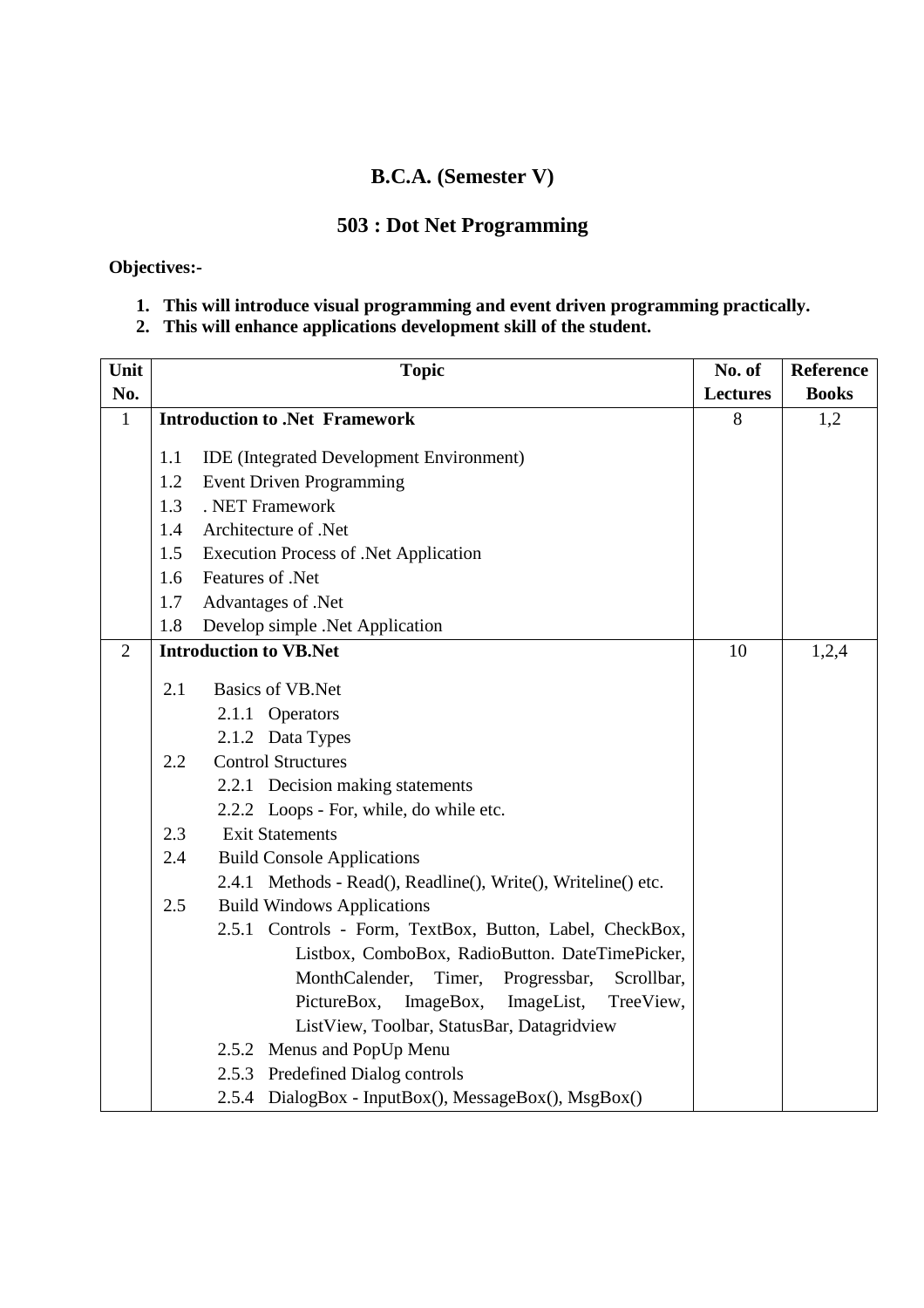| 3              |      | <b>Object Oriented Programming in VB .Net</b>                  | 6  | 1,2,4 |
|----------------|------|----------------------------------------------------------------|----|-------|
|                | 3.1  | Class and Object                                               |    |       |
|                | 3.2  | Properties, methods and events.                                |    |       |
|                | 3.3  | <b>Constructors and Destructors</b>                            |    |       |
|                | 3.4  | Method overloading                                             |    |       |
|                | 3.5  | Inheritance                                                    |    |       |
|                |      | 3.5.1 MyBase, MyClass keywords.                                |    |       |
|                | 3.6  | Access modifiers: Public, Private, Protected, Friend.          |    |       |
|                | 3.7  | Method Overriding.                                             |    |       |
|                | 3.8  | Interfaces.                                                    |    |       |
|                | 3.9  | Polymorphism.                                                  |    |       |
|                | 3.10 | <b>Exception Handling</b>                                      |    |       |
| $\overline{4}$ |      | <b>Architecture Of ADO.Net</b>                                 | 12 | 3     |
|                |      |                                                                |    |       |
|                | 4.1  | Database : Connection, Command, DataAdapter ,DataSet,          |    |       |
|                |      | DataReader, DataTable                                          |    |       |
|                | 4.2  | Connection to database with Server Explorer                    |    |       |
|                | 4.3  | <b>Multiple Table Connection</b>                               |    |       |
|                | 4.4  | Data binding with controls like TextBox, ListBox, DataGrid.    |    |       |
|                | 4.5  | Navigating data source                                         |    |       |
|                | 4.6  | DataGridView, DataFormwizard, Data validation                  |    |       |
| 5.             |      | <b>Crystal Report</b>                                          | 9  | 6,7   |
|                | 5.1  | Connection to Database, Table, Queries, Building Report,       |    |       |
|                |      | Modifying Report, Formatting Fields and Object                 |    |       |
|                | 5.2  | Header, Footer, Working with formula fields, Parameter fields, |    |       |
|                |      | Special fields                                                 |    |       |
|                | 5.3  | Working with Multiple Tables.                                  |    |       |
|                |      | <b>Total no. Of Lectures</b>                                   | 44 |       |
|                |      |                                                                |    |       |

- 1. Programming Microsoft Visual Basic.NET Francesco Balena
- 2. The Complete Reference -Visual Basic .NET Jefrey R. Shapiro
- 3· Murach's VB.NET database programming with ADO.NET -Anne Prince and Doug Lowe
- 4· The Visual Basic.NET COACH
- 5· Visual Basic .NET 2003 in 21 Days. Steven Holzner, SAMS Publications.
- 6· Mastering Crystal Report BPB Publication
- 7· Crystal Report The Complete Reference :- Tata McGraw Hill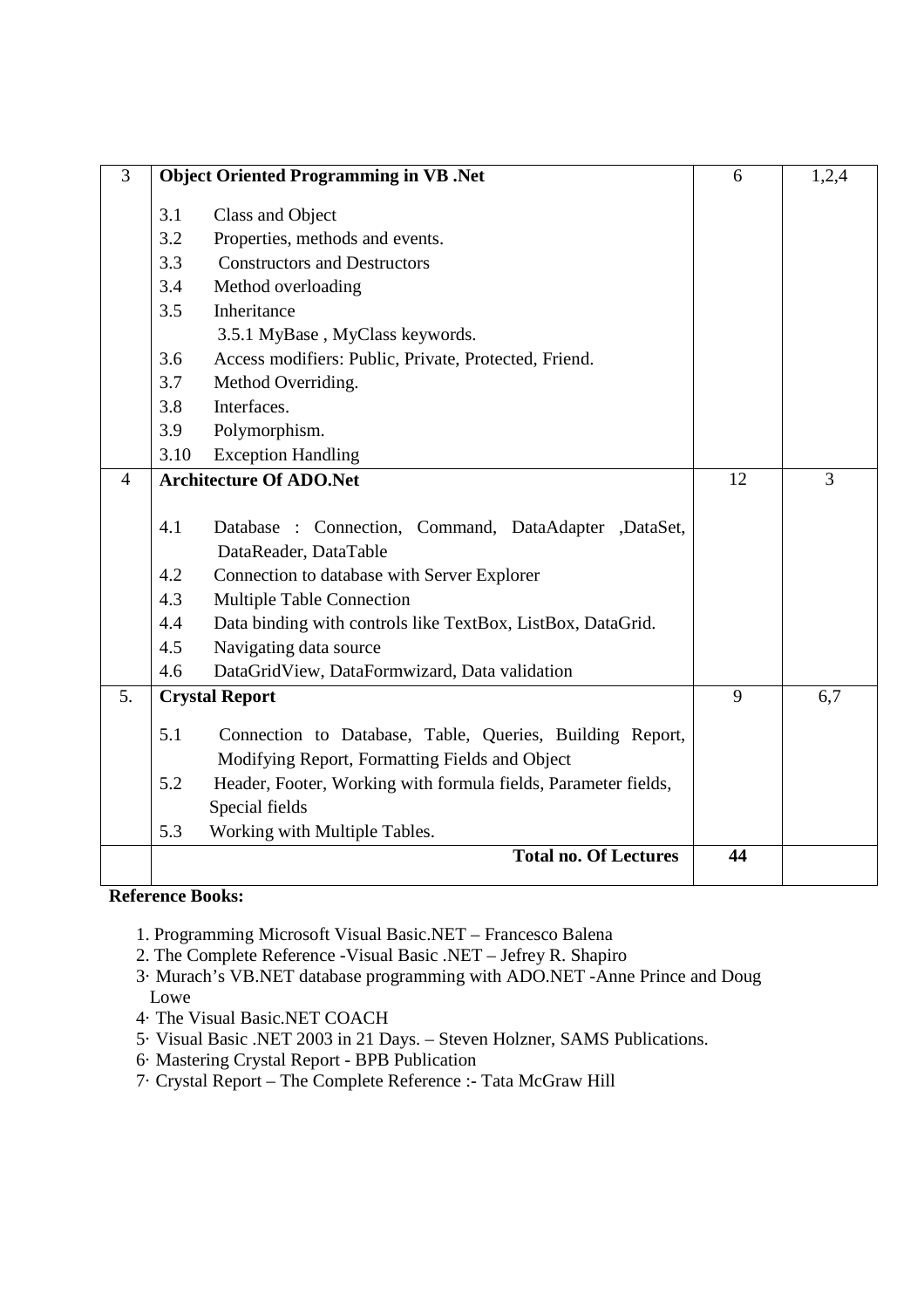### **B.C.A. (Semester V)**

# **504 : Object Oriented Software Engineering**

### **Objectives:-**

 **1. To Understand concept of system design using UML.** 

 **2. To understand system development through object oriented techniques.** 

| Unit<br>No.    | <b>Topic</b>                                                      | No. of<br><b>Lectures</b> | Reference<br><b>Books</b> |
|----------------|-------------------------------------------------------------------|---------------------------|---------------------------|
|                |                                                                   |                           |                           |
| $\mathbf{1}$   | <b>Object Oriented Concepts, Modeling and UML</b>                 | 08                        | 1, 2, 3                   |
|                | 1.1 What is Object Orientation?                                   |                           |                           |
|                | (Introduction to class, object, inheritance, polymorphism)        |                           |                           |
|                | 1.2 Model                                                         |                           |                           |
|                | 1.2.1 Introduction of Modeling                                    |                           |                           |
|                | 1.2.2 Object Oriented Modeling                                    |                           |                           |
|                | 1.3 Object oriented system development                            |                           |                           |
|                | 1.3.1 Function/data methods                                       |                           |                           |
|                | 1.3.2 Object oriented analysis                                    |                           |                           |
|                | 1.3.3 Object oriented construction                                |                           |                           |
|                | 1.3.4 Object oriented testing                                     |                           |                           |
|                | 1.4 Identifying the elements of an object model                   |                           |                           |
|                | 1.4.1 Identifying classes and objects                             |                           |                           |
|                | 1.4.2 Specifying the attributes                                   |                           |                           |
|                | 1.4.3 Defining operations                                         |                           |                           |
|                | 1.4.4 Finalizing the object definition<br>1.5 Introduction to UML |                           |                           |
|                | 1.6 Overview of UML                                               |                           |                           |
|                | 1.7 Conceptual Model of UML                                       |                           |                           |
|                | 1.8 Architecture                                                  |                           |                           |
|                | 1.9 Advantages of UML                                             |                           |                           |
|                |                                                                   |                           |                           |
| $\overline{2}$ | <b>Basic and Advanced Structural Modeling</b>                     | 12                        | 1                         |
|                | 2.1 Classes and Relationship                                      |                           |                           |
|                | 2.2 Common mechanism                                              |                           |                           |
|                | 2.3 Diagrams                                                      |                           |                           |
|                | 2.4 Class diagram                                                 |                           |                           |
|                | 2.5 Advanced classes                                              |                           |                           |
|                | 2.6 Advanced Relationship                                         |                           |                           |
|                | 2.7 Interface, Types and Roles                                    |                           |                           |
|                | 2.8 Packages                                                      |                           |                           |
|                | 2.9 Object Diagram                                                |                           |                           |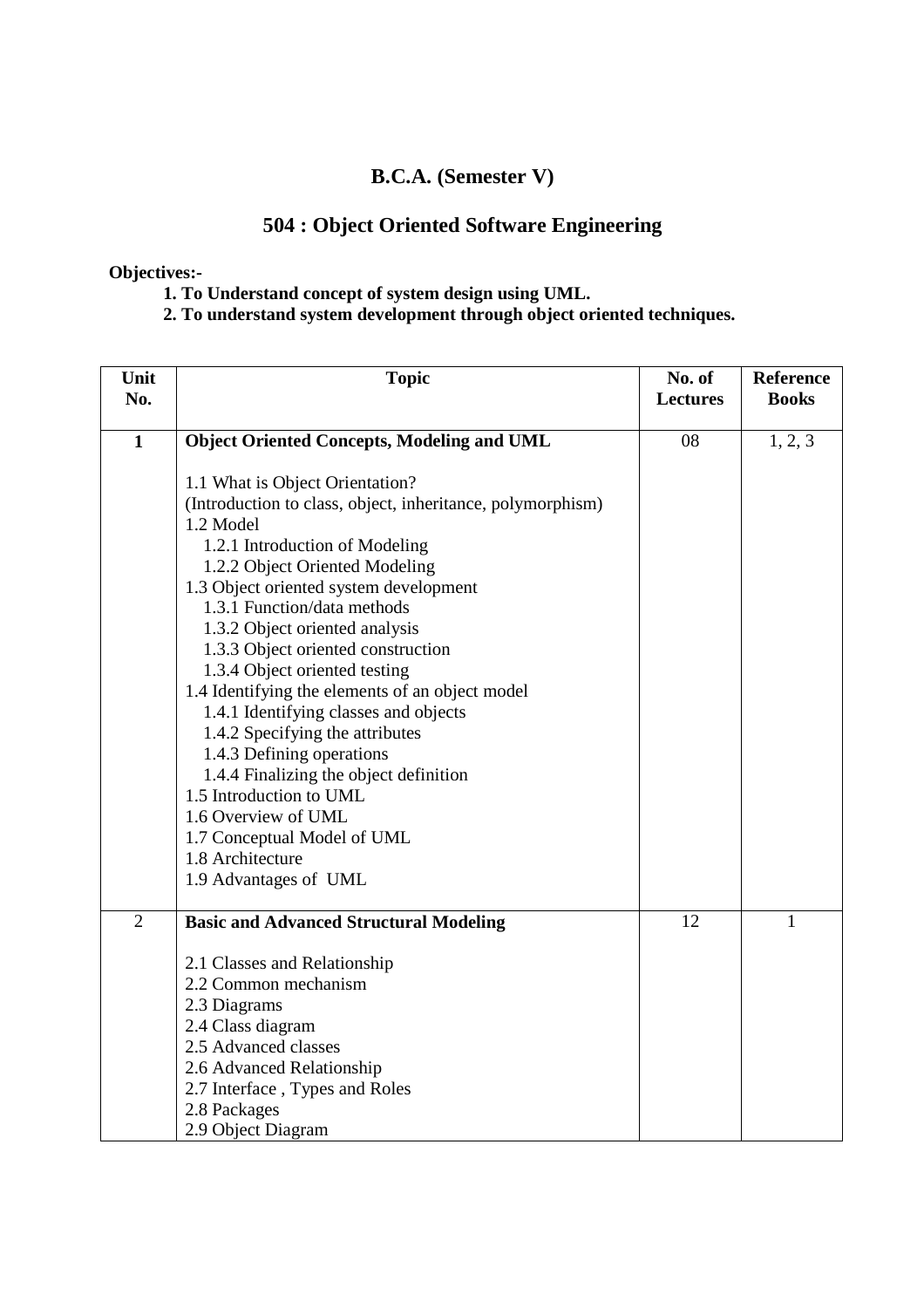| 3              | <b>Basic Behavioral and Architectural Modeling</b>        | 12             | 1   |
|----------------|-----------------------------------------------------------|----------------|-----|
|                |                                                           |                |     |
|                | 3.1 Use cases, Use Case Diagram                           |                |     |
|                | 3.2 Interaction Diagram                                   |                |     |
|                | 3.3 Sequence Diagram                                      |                |     |
|                | 3.4 Activity Diagram                                      |                |     |
|                | 3.5 State Chart Diagram                                   |                |     |
|                | 3.6 Collaboration Diagram                                 |                |     |
|                | 3.7 Components Diagram                                    |                |     |
|                | 3.8 Deployment Diagram                                    |                |     |
|                | (Minimum 2 case studies for each diagram)                 |                |     |
| $\overline{4}$ | <b>Object Oriented Analysis</b>                           | 8              | 1.3 |
|                |                                                           |                |     |
|                | 4.1 Iterative Development                                 |                |     |
|                | 4.2 Understanding requirements                            |                |     |
|                | 4.3 Unified process & UP Phases                           |                |     |
|                | Inception                                                 |                |     |
|                | Elaboration                                               |                |     |
|                | Construction                                              |                |     |
|                | Transition                                                |                |     |
| 5              | <b>Object Oriented Design</b>                             | $\overline{4}$ | 3   |
|                |                                                           |                |     |
|                | 5.1 The Booch Method, The Coad and Yourdon Method and     |                |     |
|                | Jacobson and Rambaugh Method                              |                |     |
|                | 5.2 Generic components of OO Design model                 |                |     |
|                | 5.3 System Design process                                 |                |     |
|                | 5.3.1 Partitioning the analysis model                     |                |     |
|                | 5.3.2 Concurrency and subsystem allocation                |                |     |
|                | 5.3.3 Task Management component                           |                |     |
|                | 5.3.4 Data Management component                           |                |     |
|                | 5.3.5 Resource Management component                       |                |     |
|                | 5.3.6 Inter sub-system communication                      |                |     |
|                | 5.4 Object Design process<br><b>Total no. of Lectures</b> | 44             |     |
|                |                                                           |                |     |

- 1. The Unified Modeling Language User Guide by Grady Booch, James Raumbaugh, Ivar Jacobson.
- 2. Object Oriented Software Engineering by Ivar Jacobson
- 3. Software Engineering by Pressman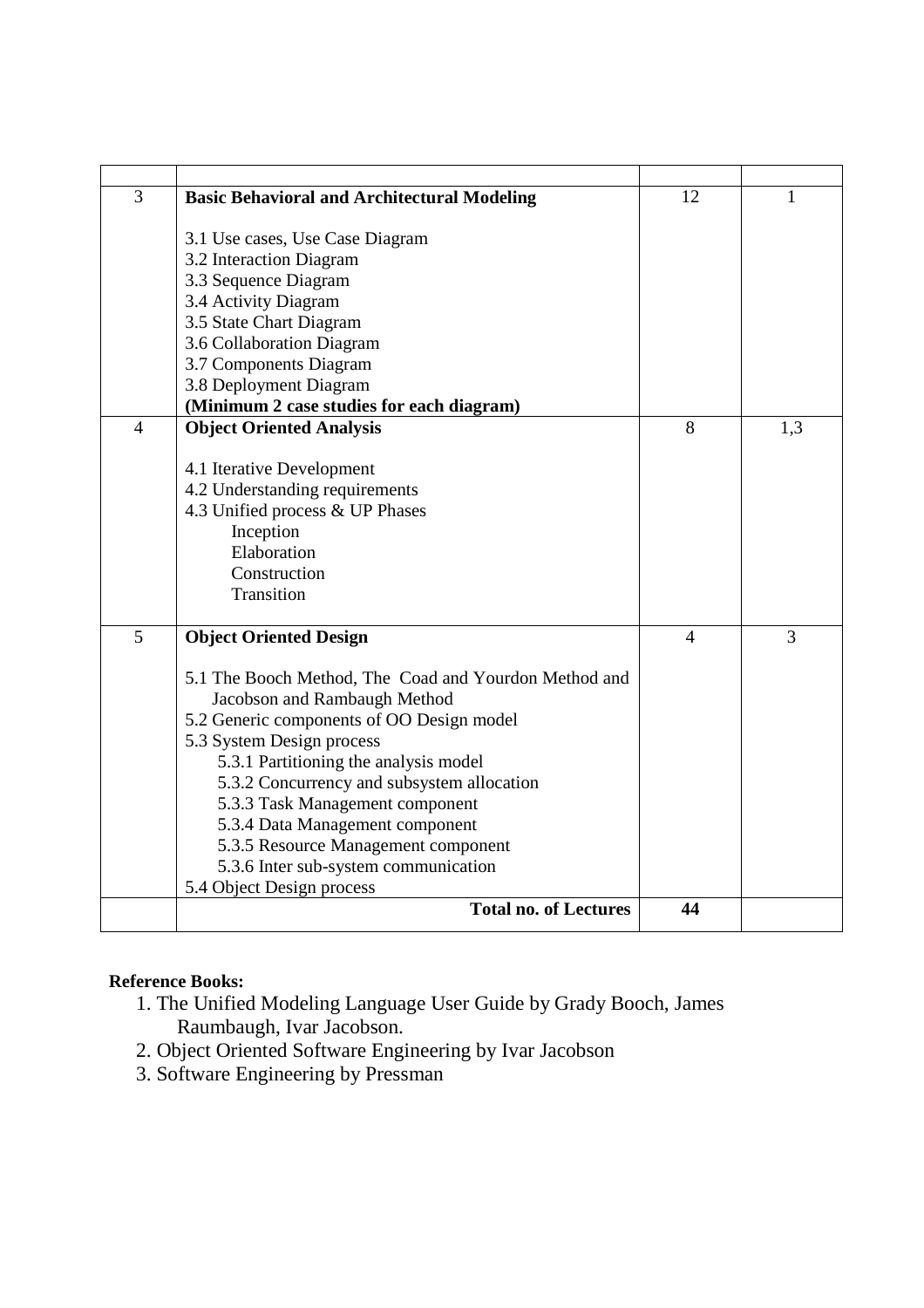## **B.C.A. (Semester VI)**

## **601 : Advanced Web Technologies**

#### **Objectives :-**

- **1. To know & understand concepts of internet programming.**
- **2. To understand the concepts of XML and AJAX.**

| Unit           | <b>Topics</b>                                             | No. of          | <b>Reference</b> |
|----------------|-----------------------------------------------------------|-----------------|------------------|
| No.            |                                                           | <b>Lectures</b> | <b>Books</b>     |
|                |                                                           |                 |                  |
| $\mathbf{1}$   | <b>Introduction to Object Oriented Programming in PHP</b> | 6               | 1,2              |
|                |                                                           |                 |                  |
|                |                                                           |                 |                  |
|                | 1.1 Classes                                               |                 |                  |
|                | 1.2 Objects                                               |                 |                  |
|                | 1.3 Introspection<br>1.4 Serialization                    |                 |                  |
|                | 1.5 Inheritance                                           |                 |                  |
|                | 1.6 Interfaces                                            |                 |                  |
|                | 1.7 Encapsulation                                         |                 |                  |
| $\overline{2}$ | <b>Web Techniques</b>                                     | 8               | 1,2              |
|                |                                                           |                 |                  |
|                |                                                           |                 |                  |
|                |                                                           |                 |                  |
|                | 2.1 Web Variables                                         |                 |                  |
|                | 2.2 Server information                                    |                 |                  |
|                | 2.3 Self Processing forms                                 |                 |                  |
|                | 2.4 Setting response headers                              |                 |                  |
|                | 2.5 Maintaining state (Cookies and Sessions)              |                 |                  |
| $\overline{3}$ | <b>Databases</b>                                          | 8               | 1,2              |
|                |                                                           |                 |                  |
|                |                                                           |                 |                  |
|                | 3.1 Using PHP to access a databases                       |                 |                  |
|                | 3.2 Mysql Database functions                              |                 |                  |
|                | 3.3 Relational databases and SQL                          |                 |                  |
|                | 3.4 PEAR DB basics                                        |                 |                  |
|                | 3.5 Advanced database techniques                          |                 |                  |
|                | 3.6 Sample application                                    |                 |                  |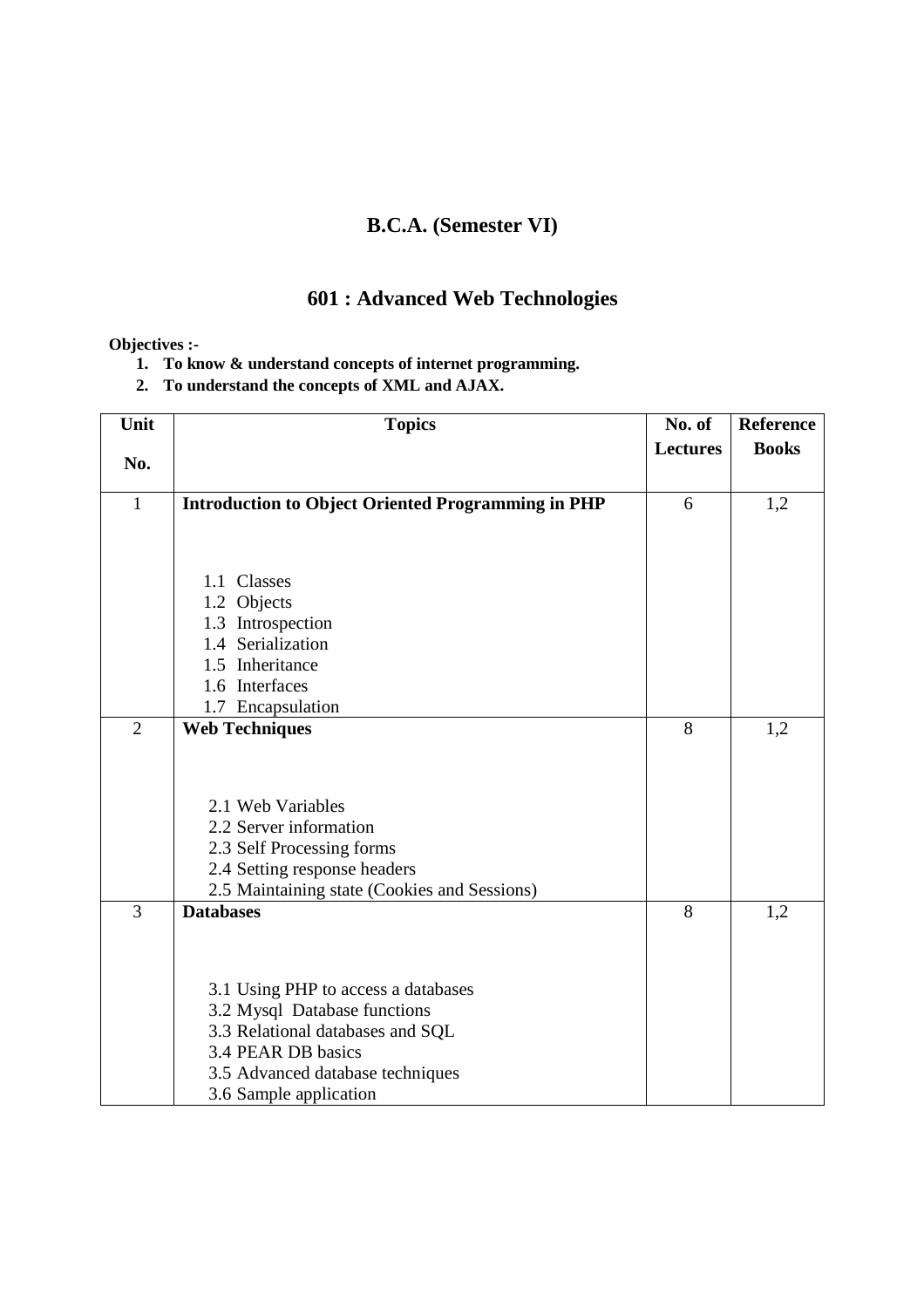| $\overline{4}$ | <b>XML</b>                                 | 8  | 3 |
|----------------|--------------------------------------------|----|---|
|                |                                            |    |   |
|                |                                            |    |   |
|                |                                            |    |   |
|                | 4.1 What is XML?                           |    |   |
|                | 4.2 XML document Structure                 |    |   |
|                | 4.3 PHP and XML                            |    |   |
|                | 4.4 XML parser                             |    |   |
|                | 4.5 The document object model              |    |   |
|                | 4.6 The simple XML extension               |    |   |
|                | 4.7 Changing a value with simple XML       |    |   |
| 5              | <b>Web services</b>                        | 8  | 3 |
|                |                                            |    |   |
|                |                                            |    |   |
|                |                                            |    |   |
|                | 5.1 Web services concepts                  |    |   |
|                | 5.2 WSDL, UDDI                             |    |   |
|                | 5.3 Introduction to SOAP XML-RPC           |    |   |
|                | 5.4 Creating web services                  |    |   |
|                | 5.5 Calling web services                   |    |   |
| 6              | <b>Ajax</b>                                | 6  | 3 |
|                |                                            |    |   |
|                |                                            |    |   |
|                | 6.1 Understanding java scripts for AJAX    |    |   |
|                | 6.2 AJAX web application model             |    |   |
|                | 6.3 AJAX -PHP framework                    |    |   |
|                | 6.4 Performing AJAX validation             |    |   |
|                | 6.5 Handling XML data using PHP and AJAX   |    |   |
|                | 6.6 Connecting database using PHP and AJAX |    |   |
|                |                                            |    |   |
|                |                                            |    |   |
|                | <b>Total no. of Lectures</b>               | 44 |   |
|                |                                            |    |   |
|                |                                            |    |   |
|                |                                            |    |   |

I

- 1. Programming PHP Rasmus Lerdorf and Kevin Tatroe, O'Reilly publication
- 2. Beginning PHP 5 Wrox publication
- 3. PHP web sevices Wrox publication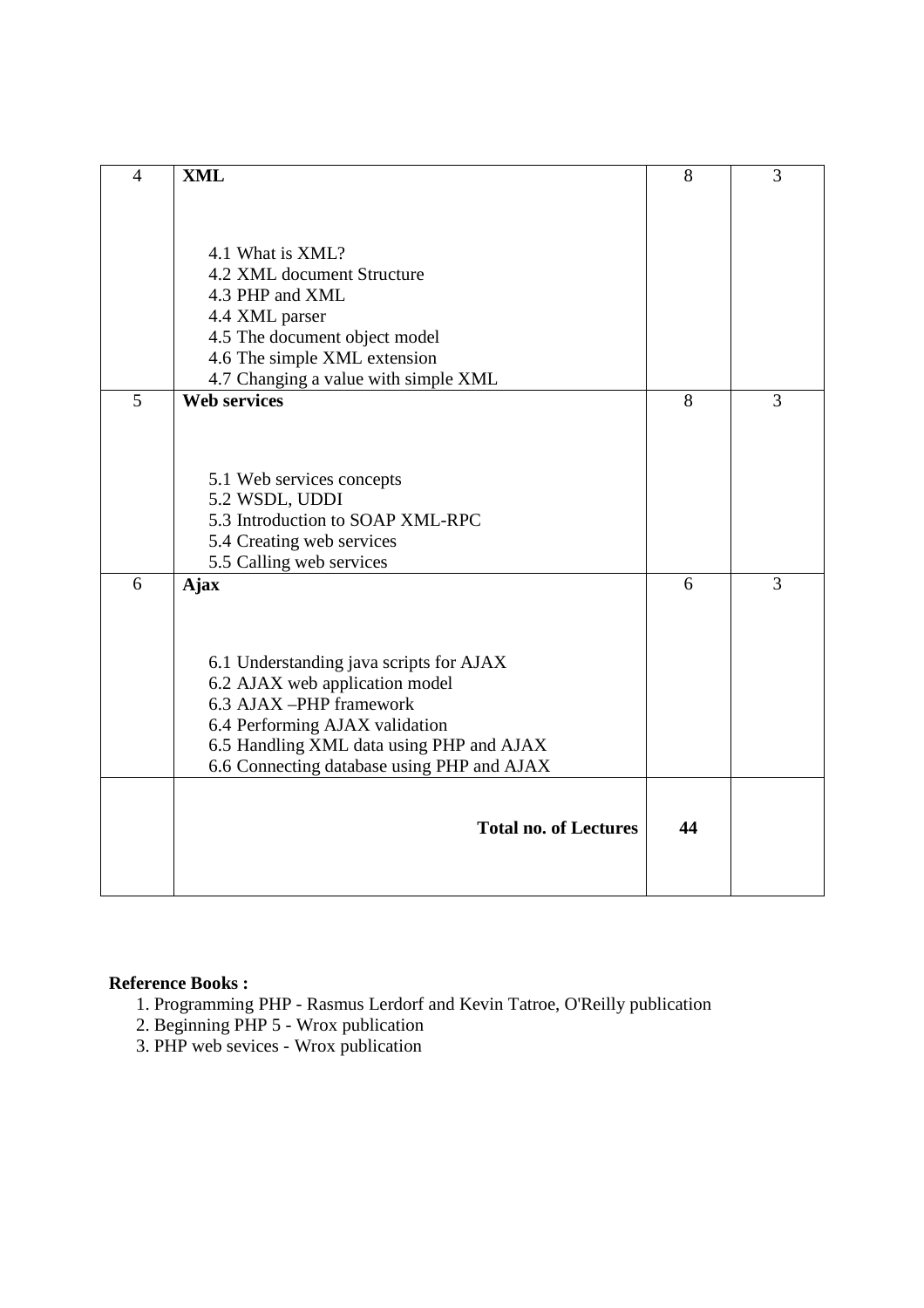## **B. C. A. (Semester VI)**

### **602 : Advanced Java**

### **Objectives -:**

- **1. To know the concept of Java Programming.**
- **2. To understand how to use programming in day to day applications.**
- **3. To develop programming logic.**

| Unit           | <b>Topic</b>                                                       | No. of          | <b>Reference</b> |
|----------------|--------------------------------------------------------------------|-----------------|------------------|
| No.            |                                                                    | <b>Lectures</b> | <b>Books</b>     |
| 1              | <b>JDBC</b>                                                        | 10              | 1,2              |
|                |                                                                    |                 |                  |
|                | 1.1 The design of JDBC                                             |                 |                  |
|                | 1.2 Basic JDBC program Concept                                     |                 |                  |
|                | 1.3 Drivers                                                        |                 |                  |
|                | 1.4 Architecture of JDBC                                           |                 |                  |
|                | 1.5 Making the Connection, Statement, ResultSet,                   |                 |                  |
|                | PreparedStatement, CollableStatement<br>1.6 Executing SQL commands |                 |                  |
|                | 1.7 Executing queries                                              |                 |                  |
| $\overline{2}$ | <b>Networking</b>                                                  | $\overline{7}$  | 1,2              |
|                |                                                                    |                 |                  |
|                | 2.1 The java.net package                                           |                 |                  |
|                | 2.2 Connection oriented transmission – Stream                      |                 |                  |
|                | <b>Socket Class</b>                                                |                 |                  |
|                | 2.3 Creating a Socket to a remote host on a port                   |                 |                  |
|                | (creating TCP client and server)                                   |                 |                  |
|                | 2.4 Simple Socket Program Example.                                 |                 |                  |
| $\overline{3}$ | <b>Servlet and JSP</b>                                             | 10              | 1,2              |
|                |                                                                    |                 |                  |
|                | 3.1 Introduction                                                   |                 |                  |
|                | 3.2 How It differ from CGI                                         |                 |                  |
|                | 3.3 Types of servlet                                               |                 |                  |
|                | 3.4 Life cycle of servlet                                          |                 |                  |
|                | 3.5 Execution process of Servlet Application                       |                 |                  |
|                | 3.6 Session Tracking                                               |                 |                  |
|                | 3.7 Cookie class                                                   |                 |                  |
|                | Servlet- Jdbc<br>3.8                                               |                 |                  |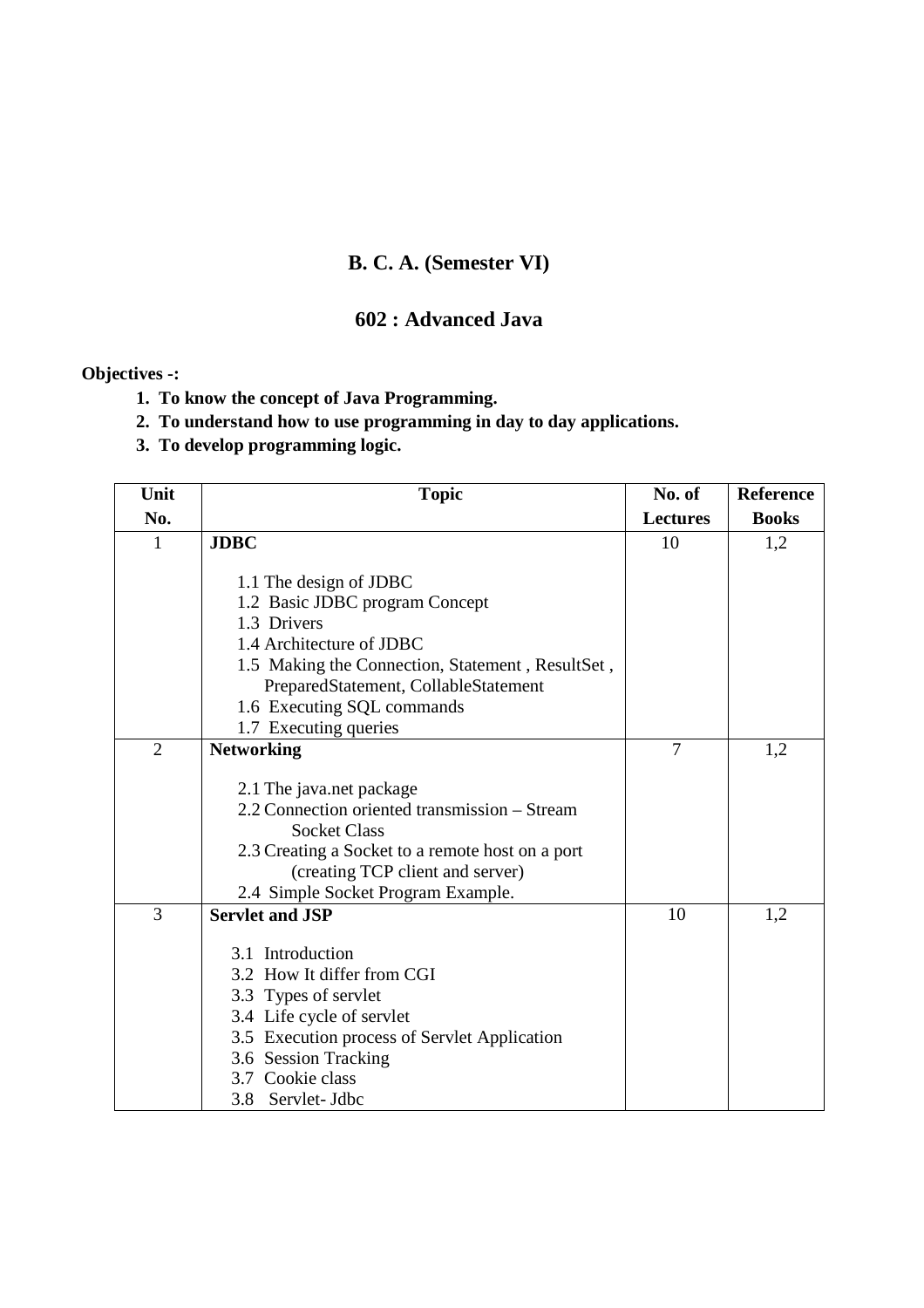|   | <b>JSP</b>                                                                 |    |       |
|---|----------------------------------------------------------------------------|----|-------|
|   | 3.9 Introduction to JSP                                                    |    |       |
|   | 3.10 Components of JSP                                                     |    |       |
|   | Directives, Tags, Scripting Elements                                       |    |       |
|   | 3.11 Execution process of JSP Application                                  |    |       |
|   | 3.12 Building a simple application using JSP                               |    |       |
|   | 3.13 JSP with Database                                                     |    |       |
|   |                                                                            |    |       |
| 4 | <b>Multithreading</b>                                                      | 8  | 1,2,3 |
|   | 4.1 Introduction to Thread                                                 |    |       |
|   | 4.2 Life cycle of thread                                                   |    |       |
|   | 4.3 Thread Creation                                                        |    |       |
|   | By using Thread Class                                                      |    |       |
|   | By Using Runnable interface                                                |    |       |
|   | 4.4 Priorities and Synchronization                                         |    |       |
|   | 4.5 Inter thread communication<br>4.6 Implementation of Thread with Applet |    |       |
| 5 | <b>Java Beans and RMI</b>                                                  | 9  | 1,2,3 |
|   |                                                                            |    |       |
|   | <b>Java Beans</b>                                                          |    |       |
|   | 5.1 What is bean                                                           |    |       |
|   | 5.2 Advantages                                                             |    |       |
|   | 5.3 Using Bean Development kit(BDK)                                        |    |       |
|   | 5.4 Introduction to jar and manifest files                                 |    |       |
|   | 5.5 The java beans API                                                     |    |       |
|   | <b>Remote Method Invocation</b>                                            |    |       |
|   | 5.6 Introduction to remote object RMI architecture                         |    |       |
|   | 5.7 Stubs and skeleton                                                     |    |       |
|   | 5.8 Registry                                                               |    |       |
|   | 5.9 Setting up RMI                                                         |    |       |
|   | 5.10Using RMI with applet<br><b>Total no. Of Lectures</b>                  | 44 |       |
|   |                                                                            |    |       |

- 1. The Complete Reference JAVA Herbert Schildt
- 2. Core java –II By Cay S. Horstmann and Gary Cornell
- 3. Compete Reference J2EE Jim Keogh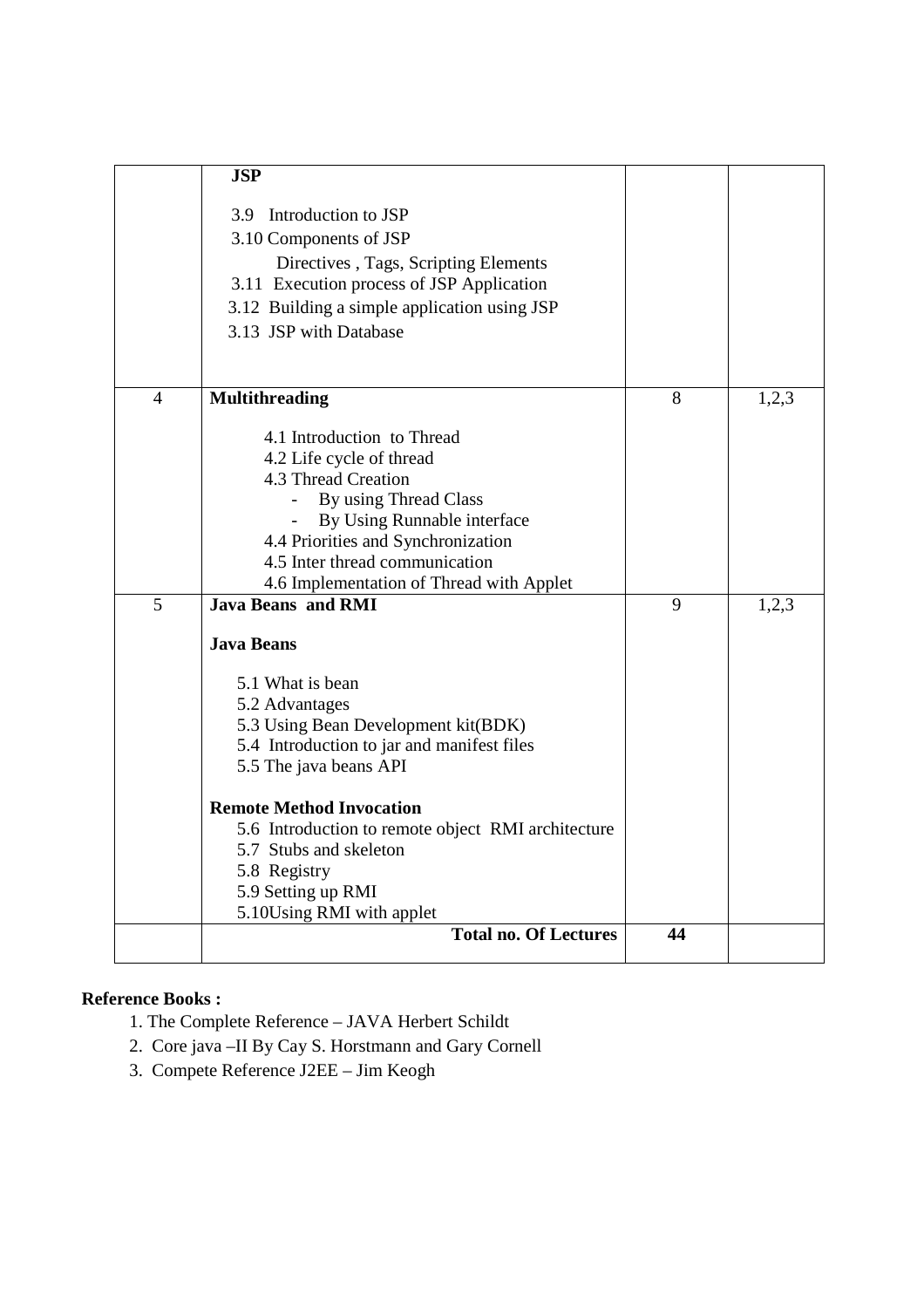## **B. C. A. (Semester VI)**

### **603 : Recent Trends in IT**

## **Objectives:-**

### **1. To introduce upcoming trends in Information technology.**

## **2. To study Eco friendly software development.**

| Unit           | <b>Topic</b>                                                                                                                                                                                                                                                                                                                                                                                                                | No. of          | Reference      |
|----------------|-----------------------------------------------------------------------------------------------------------------------------------------------------------------------------------------------------------------------------------------------------------------------------------------------------------------------------------------------------------------------------------------------------------------------------|-----------------|----------------|
| No.            |                                                                                                                                                                                                                                                                                                                                                                                                                             | <b>Lectures</b> | <b>Books</b>   |
| $\mathbf{1}$   | Software Process And Project Metrics, Analysis Concepts And<br><b>Principles</b>                                                                                                                                                                                                                                                                                                                                            | 6               | $\mathbf{1}$   |
|                | Measures, metric indicators, metric in process and the project domains,<br>software measurement, metrics for software quality, software quality<br>assurance, Requirement analysis, communication techniques, analysis<br>principles, software prototyping, Case Study                                                                                                                                                      |                 |                |
| 2              | <b>Distributed Databases</b>                                                                                                                                                                                                                                                                                                                                                                                                | 8               | $\overline{2}$ |
|                | Standalone v/s Distributed databases, Replication, Fragmentation, Client<br>/ Server architecture, types of distributed databases<br><b>Object - Relational Databases</b><br>Abstract Data types, Nested Tables, Varying Arrays, Large Objects,<br>Naming Conventions for Objects, Case Study                                                                                                                               |                 |                |
| $\overline{3}$ | Data Warehouse                                                                                                                                                                                                                                                                                                                                                                                                              | 8               | 4              |
|                | What is Data Warehouse?, A Multidimensional Data Model, Data<br>Warehouse Architecture, Data Warehouse Implementation, Data cube<br>Technology, From<br>Data Warehousing to Data Mining, Data Mining, Functionalities, Data<br>Cleaning, Data Integration and Transformation, Data Reduction                                                                                                                                |                 |                |
| $\overline{4}$ | <b>Network Security</b>                                                                                                                                                                                                                                                                                                                                                                                                     | 14              | 5              |
|                | Cryptography; Introduction to Cryptography, Substitution Ciphers,<br>Transposition Ciphers, One-Time Pads, Two Fundamental Cryptographic<br>Principles; Symmetric Key Algorithms; DES-The Data Encryption<br>Standards, AES - The Advances<br>Encryption Standard; Public Key algorithms; RSA, Other Public Key<br>algorithms; Digital Signatures, Symmetric-Key Signature, Public key<br><b>Signature, Message Digests</b> |                 |                |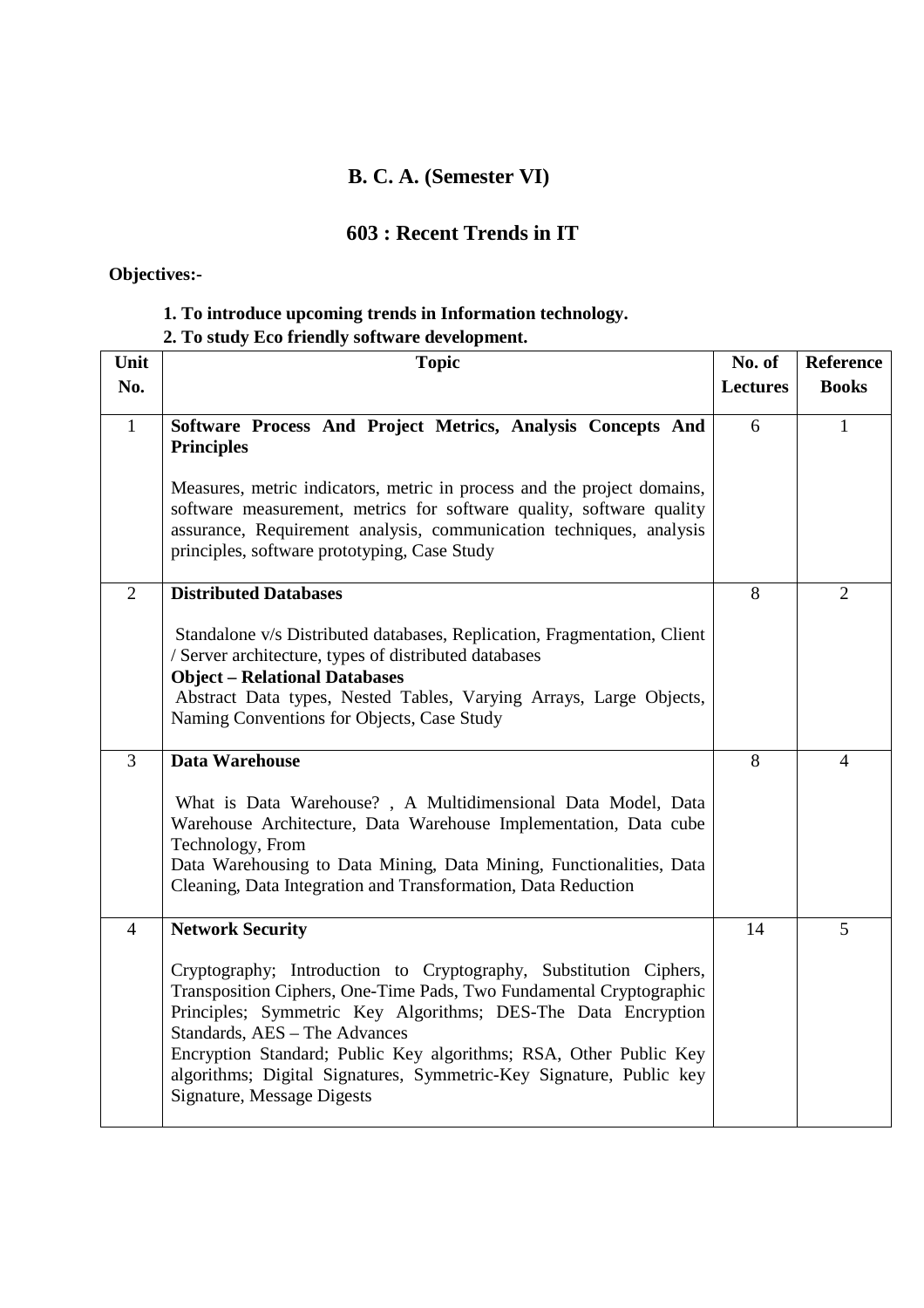| <b>Computing and Informatics</b>                                                         |    |  |
|------------------------------------------------------------------------------------------|----|--|
| Introduction to computing, Types of computing: Cloud, Green, Soft,<br>Mobile, Case Study |    |  |
| <b>Total no. of lectures</b>                                                             | 44 |  |

- 1. Roger S. Pressman, Software Engineering **,** McGraw Hill(1997).
- 2. Database System Concepts by Korth, Silberschatz, Sudarshan McGraw Hill
- 3. Oracle 8i The Complete Reference, by Kevin Loney, Geroge Koch Tata McGraw Hill
- 4. Jiawei Micheline Kamber, "Data Mining Concepts and Techniques",Morgan Kauf Mann Publishers.
- 5. William Stallings, "Network Security Essentials", Prentice-Hall.
- 6. Artificial Intelligence by Elaine Rich, Kevin Knight, TMH, 2nd Edition.